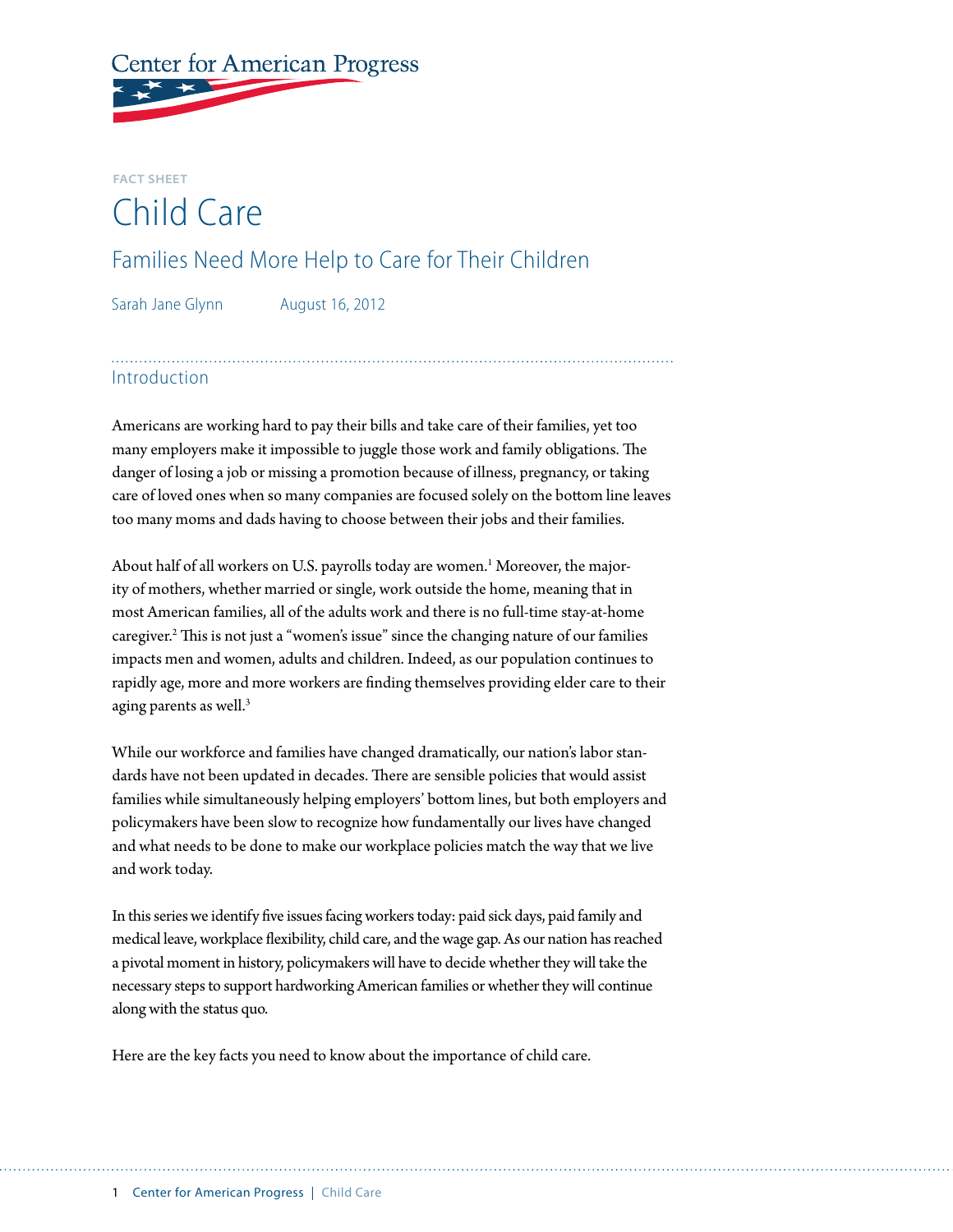#### Child care

- **In most U.S. families, all of the adults work.** Fewer than one-in-three children today have a full-time, stay-at-home parent.<sup>4</sup> In 1975, only a generation ago, more than half of all children had a stay-at-home parent—usually the mother.
- **Because most parents work outside the home, most children under five years old receive child care from someone other than a parent.** Almost one-quarter (23.4 percent) of children under the age of five are in some form of organized child care arrangement, which includes day care centers, nurseries, and preschools. This includes one-third (33 percent) of those with an employed mother and more than one-quarter (28.6 percent) of those whose mothers are not employed but are in school.<sup>5</sup>
- **Family care remains the most common type of child-care arrangement across all marital and employment statuses.** Three-quarters of full-time employed mothers (75.2 percent) utilize some form of family care at least part of the time, compared to 86.3 percent of part-time employed mothers.<sup>6</sup> Parents often alternate their work schedules to tag-team responsibilities, a major reason for the high costs of child care.
- **The annual cost of child care for an infant in a child care center is higher than a year's tuition at the average four-year public college in most states.**<sup>7</sup> The average weekly child-care payment for families with children under ages of 15 was \$138 in the spring of 2010. On average, all families spend 7.8 percent of their monthly income on child care. For families with only children under the age of five, the weekly average child care payment was \$171 in 2010, or 10.1 percent of the family's budget. 8
- **Low-income families spend a much larger portion of income on child care. The average monthly income for a family making less than \$1,500 per month was \$938 in 2010**—49.5 percent of which was spent on child care. On average, families in this income group with children under the age of five who paid for child care spent more than half of their monthly income on child care expenses (52.7 percent). In comparison, families with children under the age of five making more than \$4,500 per month spent an average of 8.6 percent of their income on child care.<sup>9</sup>
- **Child care assistance is a start, but it is not widely available enough to make a difference for most families.** Subsidies are available only for low-income families and are scarce and sporadic even for them. Only about 30 percent of low-income families using center-based child care, and 16 percent using an in-home care center for a child under the age of six, receive subsidies. The percentage of middle-income families receiving subsidies is negligible—about 3 percent for an in-home care center.<sup>10</sup>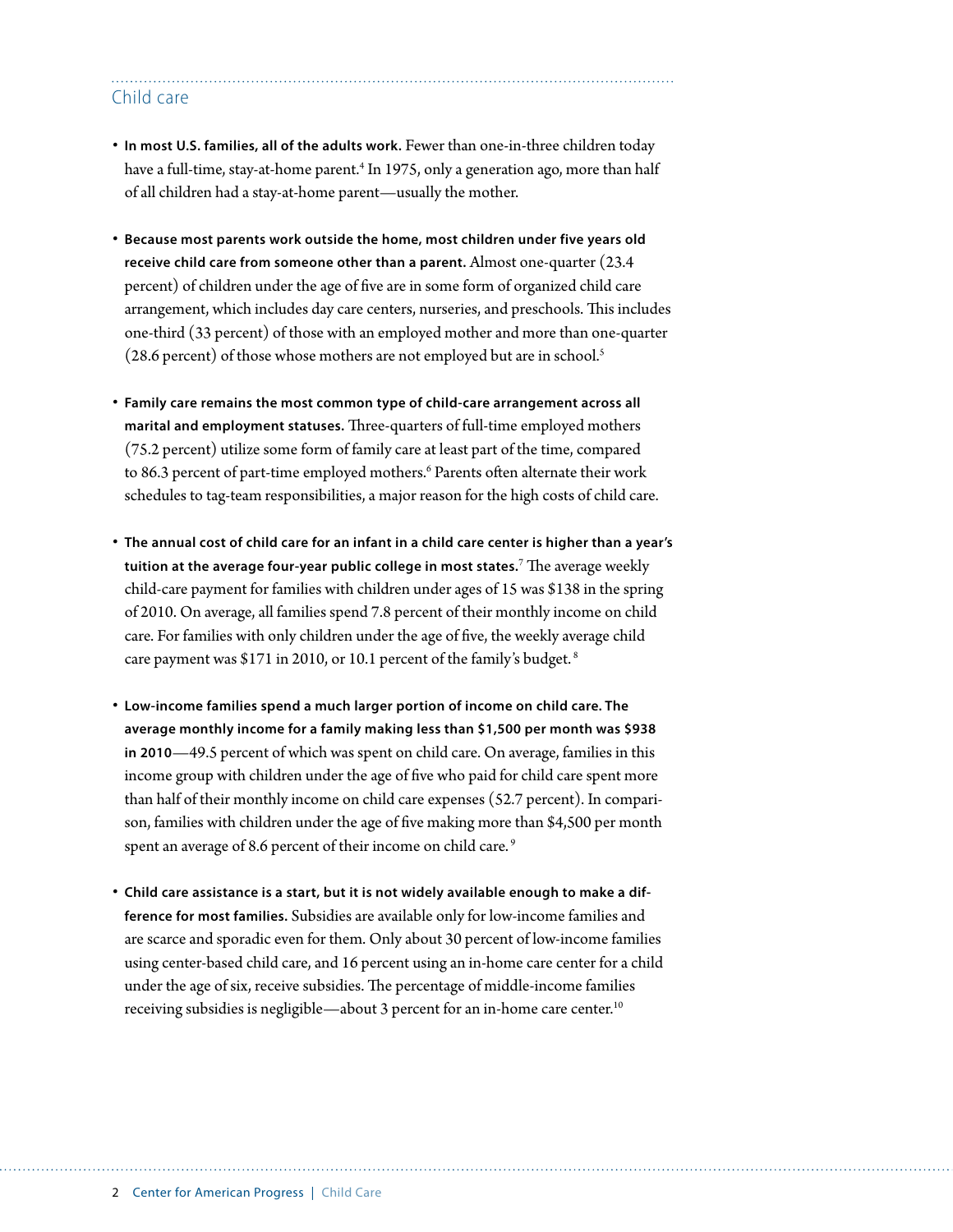- **Since additional funds to states from the stimulus through the Child Care and Development Block Grant have expired, families who are eligible for assistance may not receive it.** In 2011, 22 states had waiting lists to receive child-care assistance, and only one in seven children eligible for direct child care assistance receives it.<sup>11</sup>
- **There are federal tax policies that tend to benefit middle-income and professional-managerial families.** The Child and Dependent Care Tax Credit benefits higher-income workers and families because it is only available to families where parents—both parents if it is a married couple—have earnings or are in school. It provides a nonrefundable federal tax credit of up to \$3,000 for one dependent or up to \$6,000 for two or more dependents. Because it is nonrefundable, however, lowincome families who do not owe taxes do not receive the credit.<sup>12</sup>
- **More than two-thirds of Americans agree that the government or businesses should be doing more to help fund child care for working parents.**13 Our nation's lawmakers, however, have yet to take a serious look at this issue in this Congress.

The bottom line: Low-income and middle-class working families need more help with child care for the good of future generations of Americans and for greater economic productivity and prosperity now and in the future.

*Sarah Jane Glynn is a Policy Analyst at the Center for American Progress.*